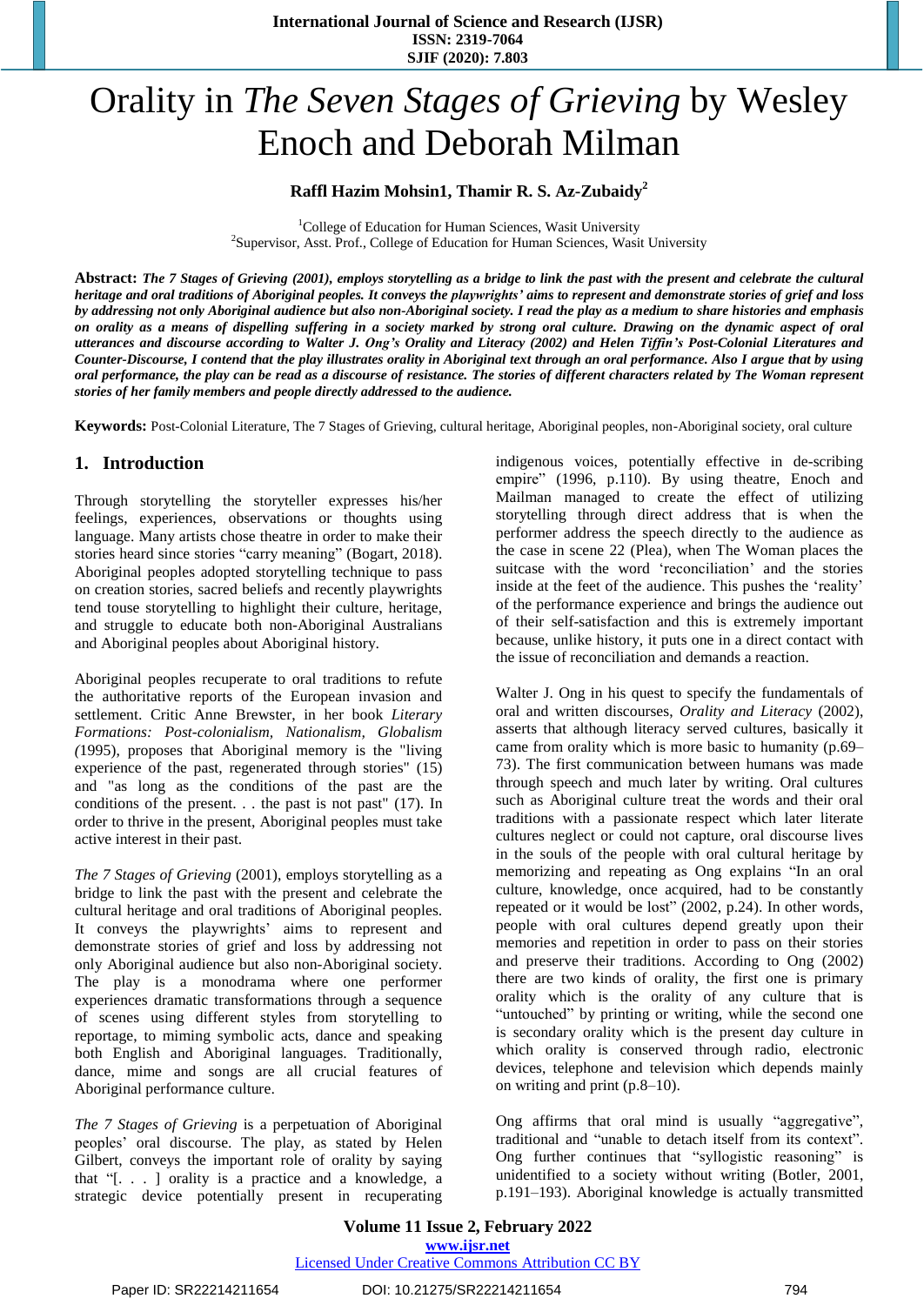through their oral traditions in which storytelling plays a major role in building Aboriginal heritage. The interconnected groups Aboriginal peoples lived in, observe and learn from different experiences helped to build Aboriginal knowledge over years. McGregor claims that teachings of Aboriginal peoples were inspired from their land, moon, water, stars and the wind which leads to perceive knowledge in different fields: health, philosophy, and education (2004, p.107).

Aboriginal peoples consider oral language or oral traditions their vital vehicle to transfer their knowledge. Ramsay (2005) explains that the responsibility of transferring knowledge and stories lies on the elder people to deliver their oral traditions to next generation. The process of passing on Aboriginal knowledge faced a challenge with the colonisers' arrival who promoted writing and written word over oral discourse. According to Ong's (2002) perspective of the "imperialist" and "preemptive" activity of writing which indicates the assimilation of different oral performances to itself, oral tradition has a "belief system" that should be shared orally (p.12). As the language of the colonisers gradually penetrated the various aspects of life in a society with an oral based tradition like Aboriginal peoples of Australia, when their oral traditions is submitted in written forms, the actual meaning of the cultural context is lost. Written forms fail to capture the true meaning of oral traditions. Also many non-Aboriginal writers or translators exploit and distort the oral meaning in the shift from oral to written text. Ong points this out by saying that "literacy, [though it] consumes its own oral antecedents [and,] unless it is carefully monitored" (2002, p.14).

Enoch and Mailman cleverly celebrate their oral tradition by using storytelling and overtly dramatise the difference between the written text and the oral form. Ample instance from the play is scene 13 'Magshot' which contains a text report written by the white police. The variance between the two contexts is dramatized on stage through the change in the style and the expressions of the performer. This scene conveys a message generally to the audience and particularly to the authorities reminding them of what they have committed against Aboriginal peoples in terms of forcing the language of the colonisers and confiscating the heritage of Aboriginal population.

#### Beth Cuthand writes in her essay *Transmitting our Identity as Indian Writers (*1985):

We come from a tradition of storytelling, and as storytellers we have a responsibility to be honest, to transmit our understanding of the world to other people. . . . In this process, there is something more than information being transmitted: there's energy, there's strength being transmitted from the storyteller to the listener and that is what's important in teaching young people about their identity. What we're doing as Indian writers is taking that tradition and putting it physically onto paper and getting a broader distribution of those stories, because it's really important for us, in terms of our continuing existence, that we transmit our identity and strength from one generation to another (p.54)

In post-colonial theatre, by combining storytelling with performance, theatre provides sufficient space and opportunity to represent the language of Aboriginal people, which is more understandable when performed than if it was a written text, as Ong explains that the literate minds' "sense of control over language is closely tied to the visual transformations of language" (p.14). Also, theater allows the use of a variety of resources to enhance the enactment of voice and construct a suitable atmosphere and mood for telling stories. Ong points out that the words that the reader sees on the pages are "not real words" while a spoken word "manifests" humans to each other (2002, p.73) and presents a physical creation. Subsequently the physical creation is achieved through orality and written forms. Ong comments that a "written word cannot defend itself as the natural spoken word" (p.78) and that the real speech is essentially produced between real persons in a "context of give-and-take" (p.74).

The scenes in the play are clear examples that illustrate the conflict between the white settlers' text represented by "English" letters displayed on the stage or on the Woman's body and clothing or as specific date and the oral performance of Aboriginal peoples and its dynamic aspect represented in dancing, singing, poetry and storytelling that ensures effective communication between the performer and the audience.

In "Mugshot" scene, the playwrights aim to prove that history and documents that are often relied upon as explicit source of information are in fact insufficient. The information in the written report of the court contradicts the emotional speech of a young Aboriginal teenager dying at the hands of the policemen. The Woman speaks about a real story of an eighteen years old dancer called Daniel Yocke who was kicked and beaten to death as ("Amnesty International, " 1997, p.559) document explained. In a documentary style the Woman recounts the death of a young teenager in custody. The Woman reads the report in a routine passive manner pointing out that on 7<sup>th</sup> November 1993, the police followed Daniel Yocke and a group of his friends, he was arrested, handcuffed and placed on the ground without any charge or warrant. Later he was transferred to the Brisbane city watch house where Daniel was pronounced dead in the evening at 7: 13.

Yocke ran but was intercepted and arrested by Symes. In the course of the arrest Yocke went to the ground. Bishop and Harris then pursued members of the group towards the hostel leaving Symes and Domrow with Yocke. Shortly after the arrest of Yocke another Dutton Park vehicle containing Sargent Crowley and Constable Crozier arrived at the scene. Crowley handcuffed Yocke's hands behind his back. Crowley and Symes then left Domrow and Crozier with Yocke and drove down to the Oxford Street Hostel. After remaining on the ground for some time with Domrow and Crozier, Yocke was then driven to the hostel (p.288).

Emotionless tone blows into the scene, the horrific nature of killing Daniel was clearly shocking. In narrating events in the written text of the report it focuses on names,

## **Volume 11 Issue 2, February 2022 www.ijsr.net**

# Licensed Under Creative Commons Attribution CC BY